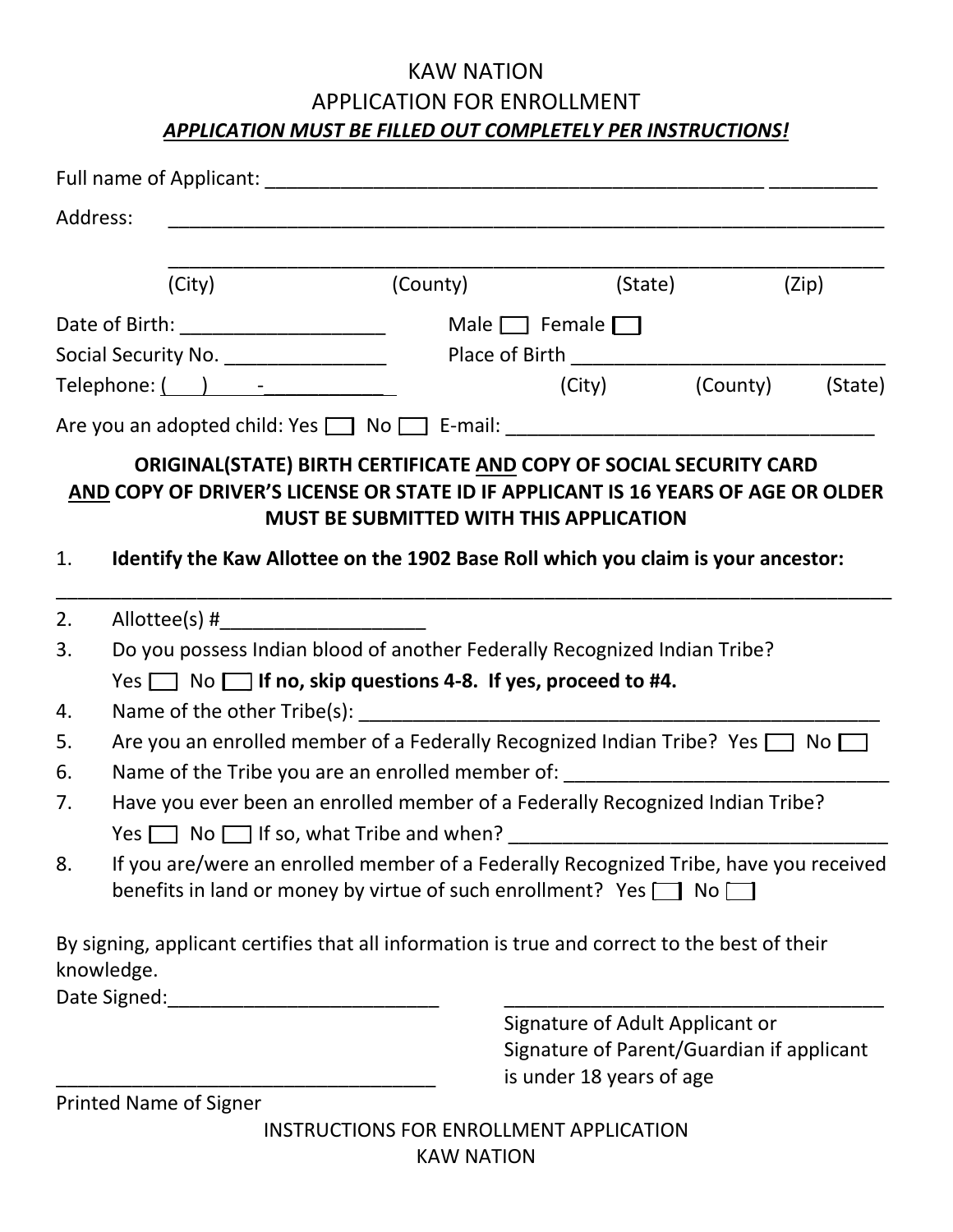- 1. Application must be filled out completely. If a question does not apply to you, write not applicable. If you do not know the answer to a question, state unknown or I do not know. Do not leave any questions blank unless instructed to do so. Please fill out in blue or black ink.
- 2. **You must provide the following items with the completed application**
	- **a.Original (State)Birth Certificate (a copy is not sufficient).** *If the parent who is enrolled with the Kaw Nation is not listed on the birth certificate, a certified copy of a Court Order establishing paternity will need to be submitted and genetic test results, if genetic testing was performed.*
	- **b.A copy of the Applicant's social security card.**
	- **c.A copy of the Applicant's Driver's License or State ID if the applicant is 16 years of age or older.**
	- **d.If the applicant is adopted or had a name change, a certified copy of the court order will also need to be provided.**
- 3. For full name of Applicant, write the first, middle and last names of the applicant.
- 4. State the complete physical (911 responder) address of the applicant.
- 5. State the mailing address if it is different from the physical address, otherwise applicant may write same for all blanks.
- 6. State the date of birth of the applicant, in the following format: XX/XX/XXXX. For example: 01/01/2012.
- 7. Check whether the applicant is male or female. Mark only one box.
- 8. State the full social security number for the applicant.
- 9. State the Place of birth, including City, County, and State.
- 10. State a telephone number where the applicant can be reached.
- 11. State an e-mail address for the applicant, if any. If no e-mail address exists, write not applicable or none.
- 12. **State the name of the Kaw Allottee on the 1902 Base Roll which the applicant claims as their ancestor.** If the ancestor's name is unknown, state unknown.
- 13. State the allottee number of the ancestor on the 1902 Base roll, if unknown, state unknown.
- 14. Check yes or no as to whether applicant possesses Indian Blood of another Tribe(s).
- 15. If applicant marked no, skip questions #4-8 and instructions #17-21.
- 16. If applicant marked yes, answer questions #4-8.
- 17. Check yes or no as to whether applicant is an enrolled member of another Tribe.
- 18. Provide the name of the Tribe of which applicant is an enrolled member.
- 19. Check yes or no as to whether applicant has ever been an enrolled member of a Tribe and state what Tribe and when applicant was an enrolled member.
- 20. Check yes or no if applicant received benefits in land or money by virtue of being an enrolled member now or previously with a Tribe.
- 21. State the date the application is signed.
- 22. Print the name of the signer.
- 23. If applicant is 18 years of age or older, applicant must sign the enrollment application unless the applicant has a guardian.
- 24. If applicant is less than 18 years of age or older or a court order establishing a guardian/custodian of the person is in effect, the parent or guardian may sign the applicant. **A certified copy of the court order must accompany the application if the person signing the application is not the applicant or a biological parent.**
- 25. A completed generation family chart must accompany an application in order for the application to be complete.
- 26. Applicant must complete the generation chart back to the ancestor on the 1902 base roll. Attach additional charts as necessary and fill in the chart number. Identify what number on chart 1 is the same as number 1 on chart 2.
- 27. Write the full name of applicant on each generation chart.
- 28. Applicant should fill in all information requested. If the information is unknown, applicant should state unknown or mark a line through the blank.